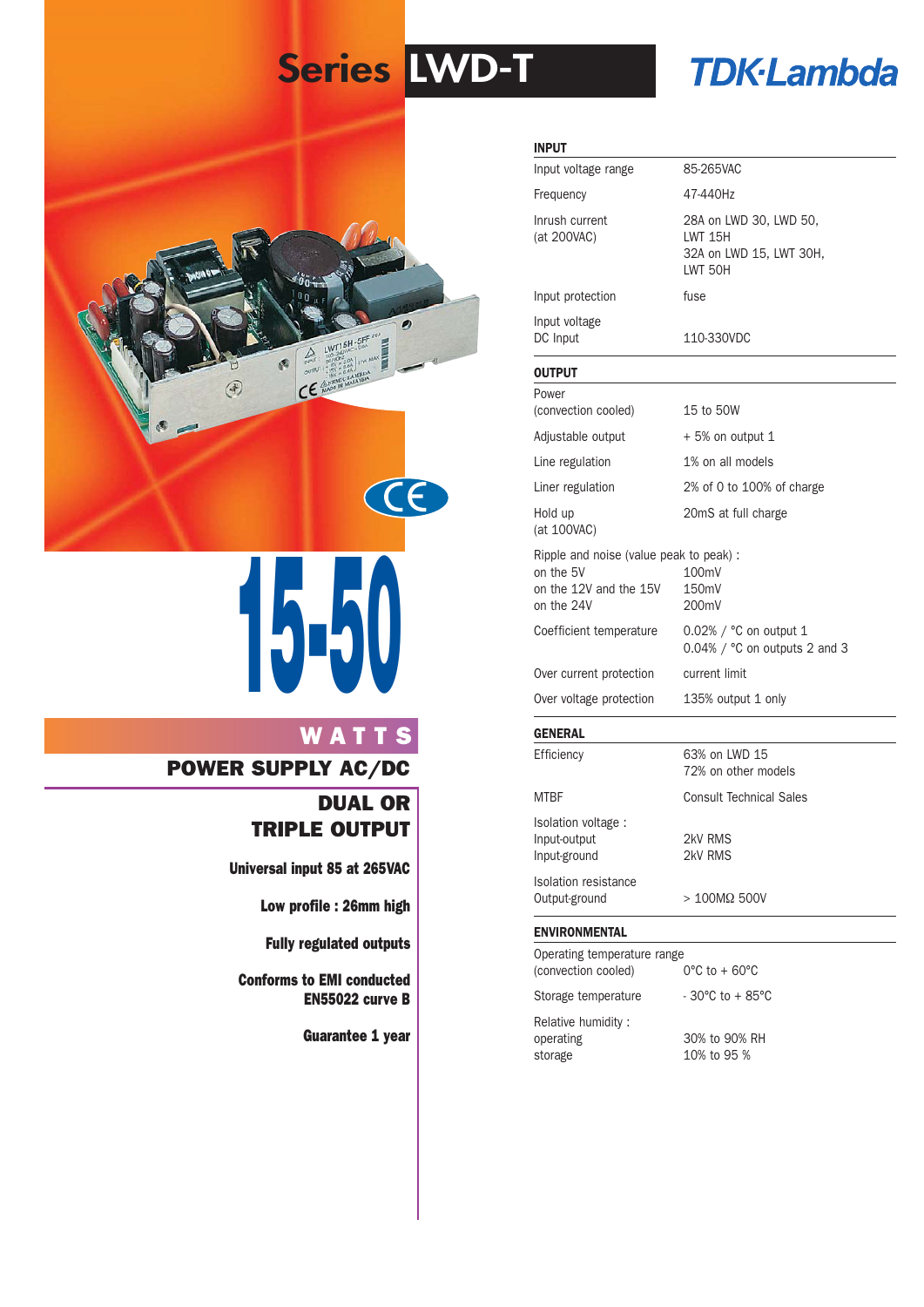# **PHYSICAL SPECIFICATION (continued)**



**TDK-Lambda** 

**Series LWD-T**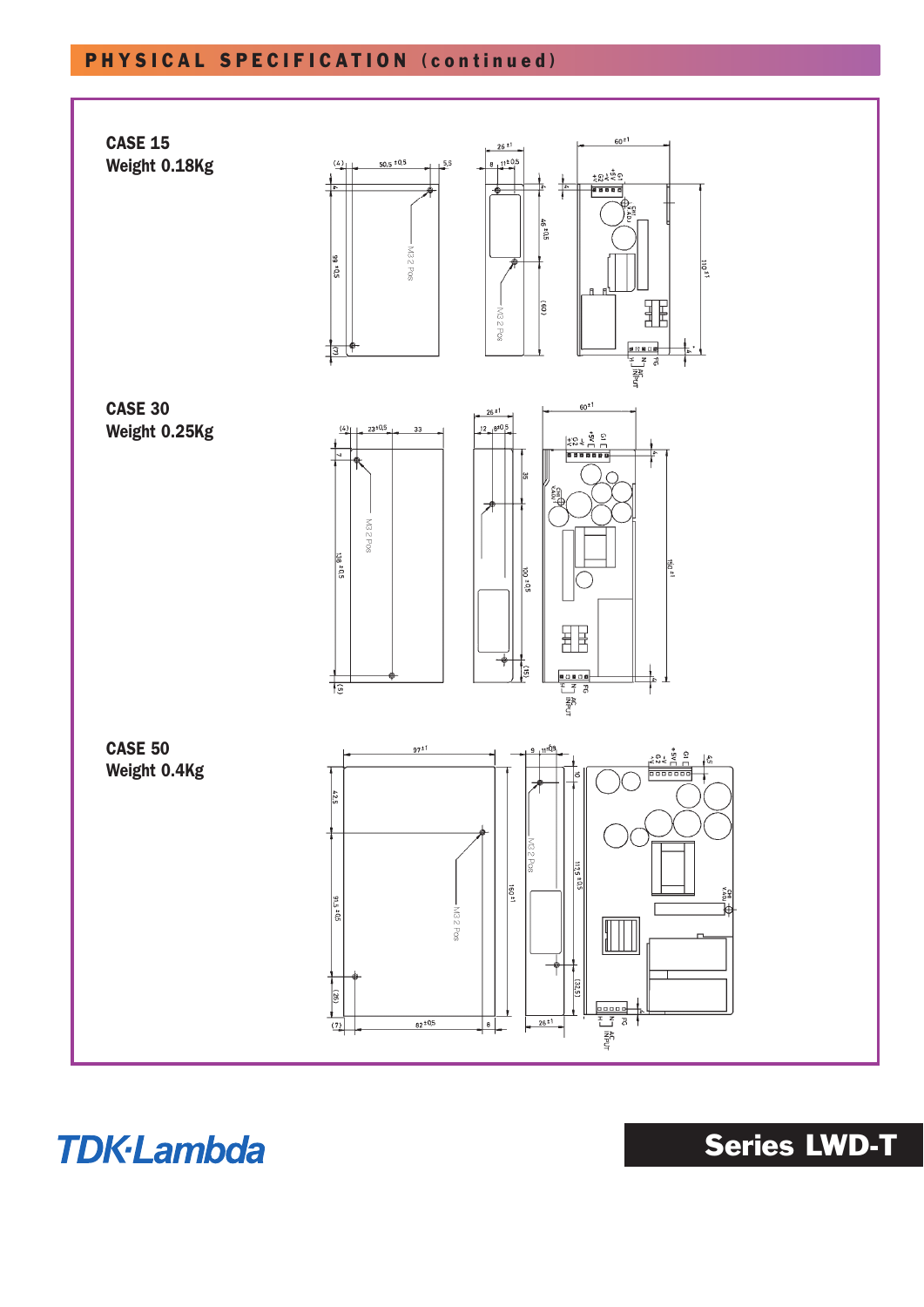## **PHYSICAL SPECIFICATION (continued )**



| ------ |          | -------------- | -------- |           |      |     |                  |         |               |              |    |         |            |  |
|--------|----------|----------------|----------|-----------|------|-----|------------------|---------|---------------|--------------|----|---------|------------|--|
|        |          | В              |          |           |      |     |                  |         |               |              |    |         | M          |  |
| 15H    | $60 + 1$ | 8.5            | 4.5      | $128 + 1$ | 27.5 | 5.5 | $50.5 \pm 0.5$ 4 |         | 99±0.5        | $\mathsf{R}$ | 4  | 46±0.5  | $11\pm0.5$ |  |
| 30H    | 70±1     | 15.5           |          | 160±1     | 10   | 43  | $23 \pm 0.5$     | <b></b> | $138 \pm 0.5$ | 12           | 45 | 100±0.5 | $8 + 0.5$  |  |



**TDK-Lambda**